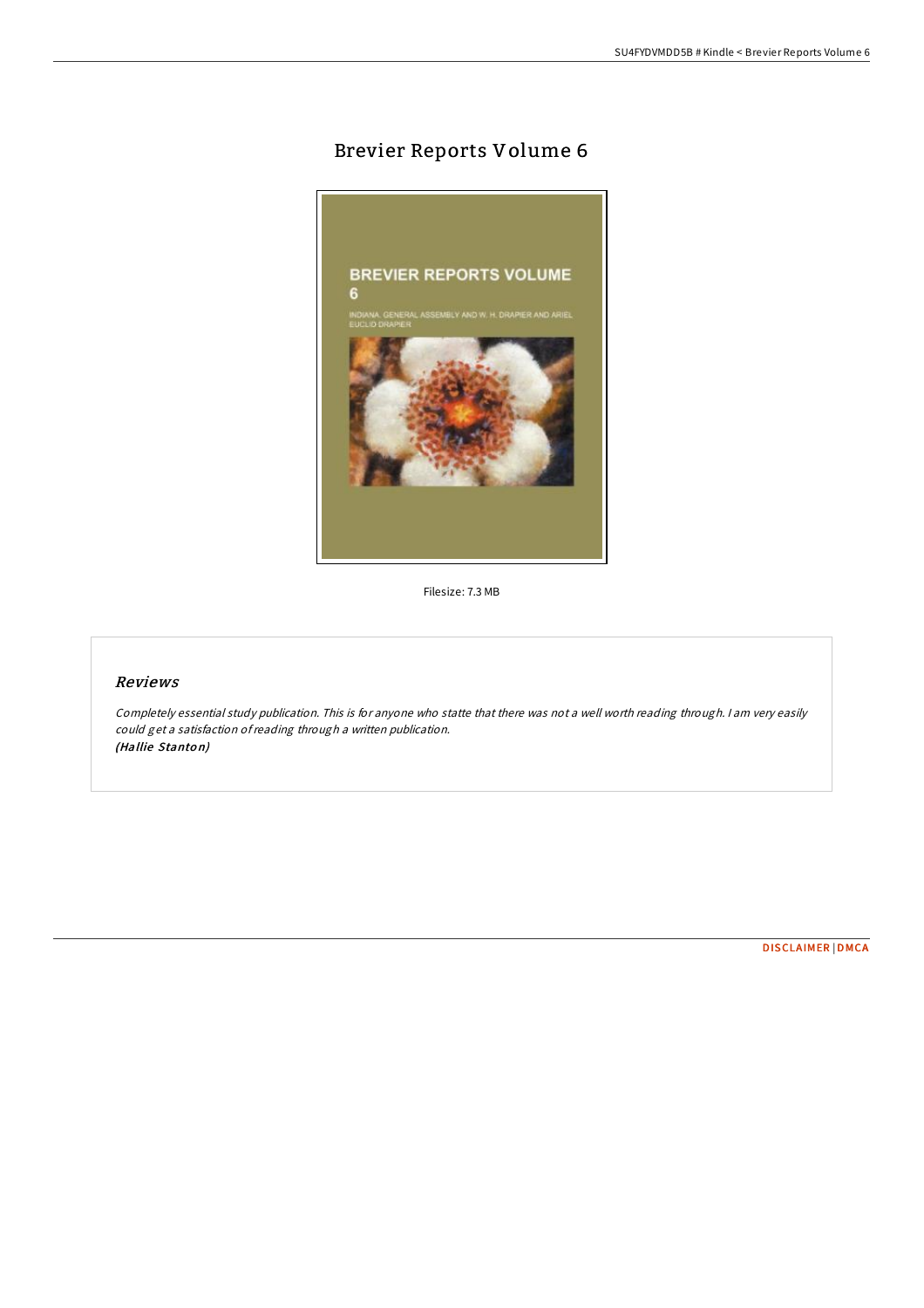### BREVIER REPORTS VOLUME 6



**DOWNLOAD PDF** 

Rarebooksclub.com, United States, 2012. Paperback. Book Condition: New. 246 x 189 mm. Language: English . Brand New Book \*\*\*\*\* Print on Demand \*\*\*\*\*.This historic book may have numerous typos and missing text. Purchasers can download a free scanned copy of the original book (without typos) from the publisher. Not indexed. Not illustrated. 1863 Excerpt: .committees.--.----IN SENATE. Monday, February 2, 1863. The Senate met at 2 o clock p. m. Mr. DOWNEY presented a petition ft urn the citizens of Ohio county, asking a change of the law in regard to drainage of lands, which was referred to the Committee on Agriculture. TUB \$140,001) MIUTAKY FUND. Mr. DOWNEY offered a resolution, which was Adopted, that the Adjutant General be requested to report to the Senate the reason, or reasons, why the military fund appropriated by section 7 of the net of May 11, 1 Slil. lor the organization of the liv. iana militia, has not been distributed according to sections 5 an I ( of that act; whether it is the intention of the Adjutant General to have such distribution made, an 1, if so, when, and, if not, why; If further legislation is necessary to authorize such, or any other distribution, -ud, if so, of what nature. FEE-i OF COUNTY OFFICEltS. Mr. MARCH offered a resolution, which was adopted, that, I he Auditor of State be request )d to furnish a report containing an abstract of the reports of County Auditors, relative to fees of county officers. On motion by Mr. NEW. and because of the absence of the Penitentiary Committee, It was--R aaomi, That when the Senate adjourn, It adjourn to meet at 9 a. in. 0.1 Wednesday., O ---- HOUSE OF REPRESENTATIVES. Monday, February 2, 1863. The House met at 2 p. m. No quorum present, but fifty-two...

 $\Box$ Read Brevier Reports Volume 6 [Online](http://almighty24.tech/brevier-reports-volume-6-paperback.html)  $\textcolor{red}{\Box}$ Download PDF Brevier [Repo](http://almighty24.tech/brevier-reports-volume-6-paperback.html)rts Volume 6